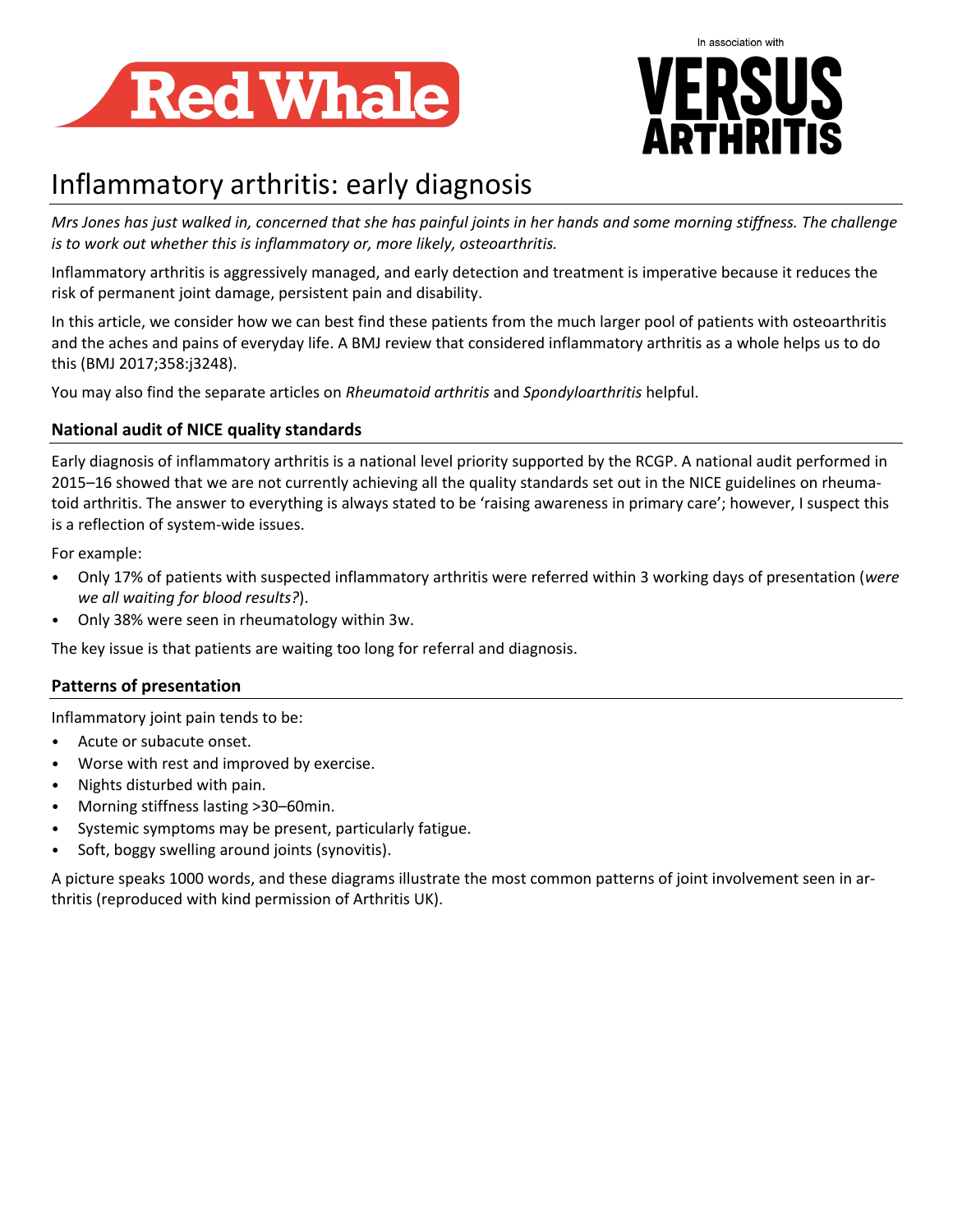

This table illustrates common and specific features for each of the three main groups of inflammatory arthritis.

| <b>Rheumatoid arthritis</b> |                                       | Peripheral spondyloarthritis               |                                                                       | <b>Axial spondyloarthritis</b> |                           |  |
|-----------------------------|---------------------------------------|--------------------------------------------|-----------------------------------------------------------------------|--------------------------------|---------------------------|--|
|                             | Symmetrical.                          | $\bullet$                                  | Asymmetrical large joint involvement.                                 |                                | Inflammatory back pain.   |  |
|                             | Typically hands and feet.             |                                            | Small joints may be involved, especial-                               |                                | Rapid response to NSAIDs. |  |
|                             | Older people may present with poly-   |                                            | ly DIPs.                                                              |                                |                           |  |
|                             | myalgia-like symptoms and large joint | $\bullet$                                  | Associated conditions:                                                |                                |                           |  |
|                             | involvement.                          |                                            | Psoriasis.<br>$\Omega$                                                |                                |                           |  |
|                             | Associated autoimmune conditions:     |                                            | Inflammatory bowel.<br>$\Omega$                                       |                                |                           |  |
|                             | Thyroid disease.<br>o                 |                                            | GI or GU infection.<br>$\Omega$                                       |                                |                           |  |
|                             | Inflammatory lung disease.<br>o       |                                            |                                                                       |                                |                           |  |
|                             | Sicca syndrome.<br>o                  |                                            |                                                                       |                                |                           |  |
|                             | Scleritis.<br>O                       |                                            |                                                                       |                                |                           |  |
|                             |                                       | Other conditions that increase likelihood: |                                                                       |                                |                           |  |
|                             |                                       |                                            | Iritis.                                                               |                                |                           |  |
|                             |                                       |                                            | Dactylitis.                                                           |                                |                           |  |
|                             |                                       |                                            | Unexplained enthesitis (e.g. Achilles tendonitis, plantar fasciitis). |                                |                           |  |
|                             | Fatigue.                              |                                            |                                                                       |                                |                           |  |
|                             | Positive family history.              |                                            |                                                                       |                                |                           |  |

#### **Referral**

- Refer any patients with suspected inflammatory arthritis to rheumatology as soon as you suspect it. NICE says this should be done within 3 working days.
- Make it clear in the referral letter that the suspected diagnosis is inflammatory arthritis (*this is particularly important because, in many areas, these referrals go through a triage hub*).
- Organise tests while they wait for an appointment and send on the results.
- **There is no test that will rule out inflammatory arthritis**. Inflammatory markers, rheumatoid factor, anti-CCP and HLA-B27 can all be normal.
- However, results of investigations do help to guide initial treatment decisions, so are worthwhile performing.
- Do NOT prescribe steroids while the patient is waiting because this can make a definitive diagnosis more difficult. NSAIDs can be given. (*However, if your patient is really struggling, as some do, speak to the rheumatologist on call – they may be able to expedite the appointment or recommend a steroid regimen to hold matters*).

*This article states that UK patients can be seen within 12–48h – that has not been the Red Whale team's general experience!*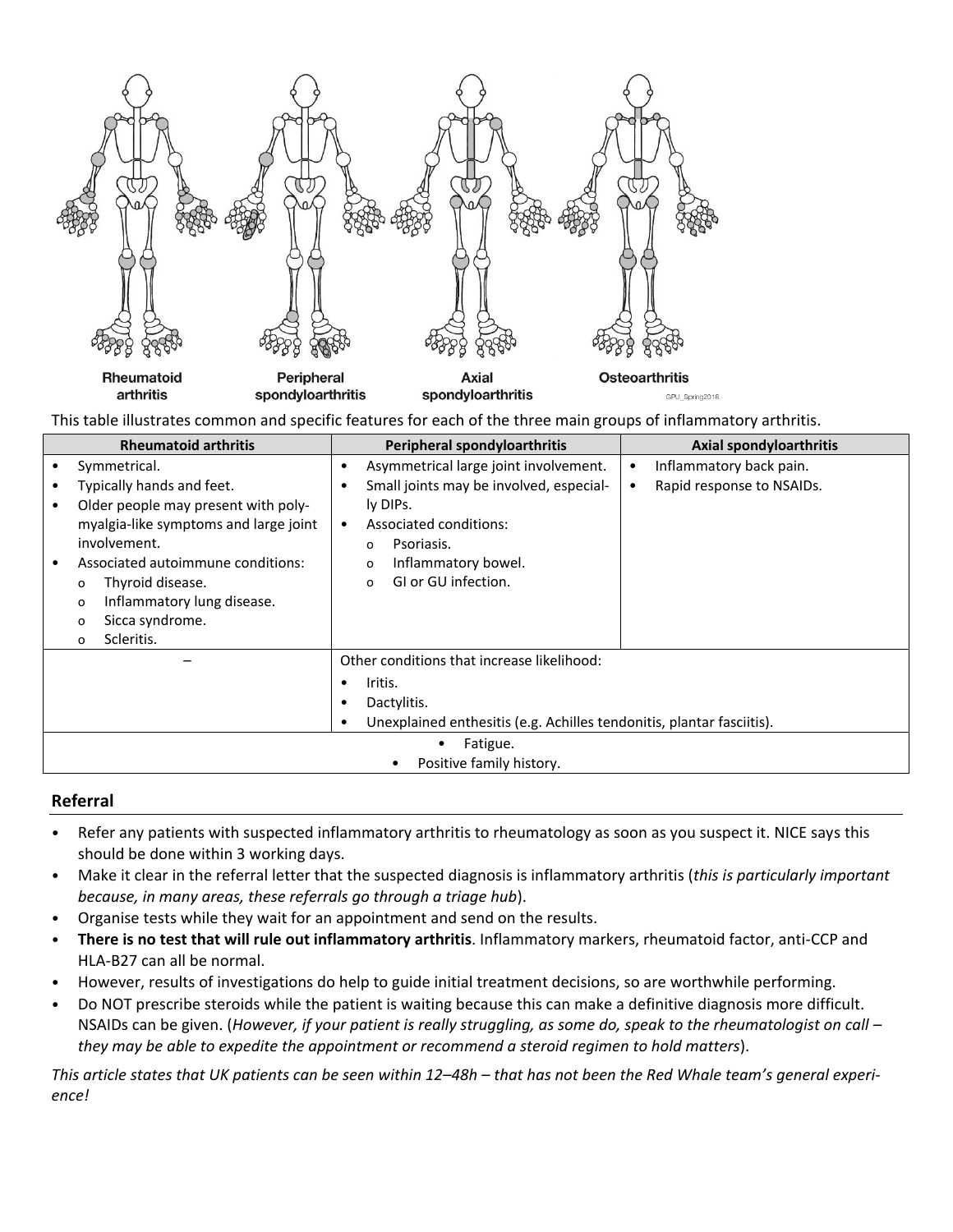### **Investigations**

The following might be a typical set of investigations carried out to assess joint pain, but a **negative result in any of these investigations does not rule out inflammatory arthritis:**

- FBC.
- ESR.
- CRP.
- Rheumatoid factor.
- Anti-CCP (if you have access).
- Baseline U&E, LFT and bone biochemistry are also useful.
- HLA-B27 may be helpful to rule in borderline cases of spondyloarthritis: see *Spondyloarthritis* article for NICE guidance on this.

The BMJ article states that plain radiographs are not necessary – most rheumatology units have same-day access to these if they feel they are warranted. Ultrasound may be useful in early stages and is available in most early arthritis clinics.

# **Evidence for early referral and treatment**

There is a large body of evidence supporting early treatment of inflammatory arthritis, particularly rheumatoid, with DMARDs. Treatment commenced within the 'three-month window of opportunity':

- Improves function.
- Reduces disability.
- Reduces long-term joint damage.

Evidence also supports 'treating to target' which involves frequent review and escalation of treatment, aiming for complete remission, i.e. no symptoms, normal bloods, no clinical synovitis on examination. For this reason, many patients end up on several DMARD agents early in their disease course. This approach allows complete remission in about 65% of patients.

The need for joint replacement surgery in patients with rheumatoid arthritis is declining by about 5% per year at present. It is postulated that 'normalising inflammation' may also reduce the associated cardiovascular risk, though this is not yet evidenced in terms of important endpoints.

# **Long-term prognosis**

Historically, patients with rheumatoid arthritis had a reduced life expectancy of about 5–7 years. More recent data suggests that aggressive early treatment may normalise this, and that modern cohorts may have no excess mortality.

| Fr) | Multiple joint pain and inflammatory arthritis<br>This is a common presentation in general practice.<br>In primary care, the diagnosis can be made clinically $-$ refer on suspicion.<br>'Time is joint': refer patients with suspected inflammatory disease. Do not wait for test results, but request<br>while waiting. |
|-----|---------------------------------------------------------------------------------------------------------------------------------------------------------------------------------------------------------------------------------------------------------------------------------------------------------------------------|
| WWW | There are many helpful patient support groups including:<br>www.versusarthritis.org<br>www.nras.org.uk (National Rheumatoid Arthritis Society)<br>www.nass.co.uk (National Ankylosing Spondylitis Society)<br>www.papaa.org (Psoriasis and Psoriatic Arthritis Alliance)                                                  |